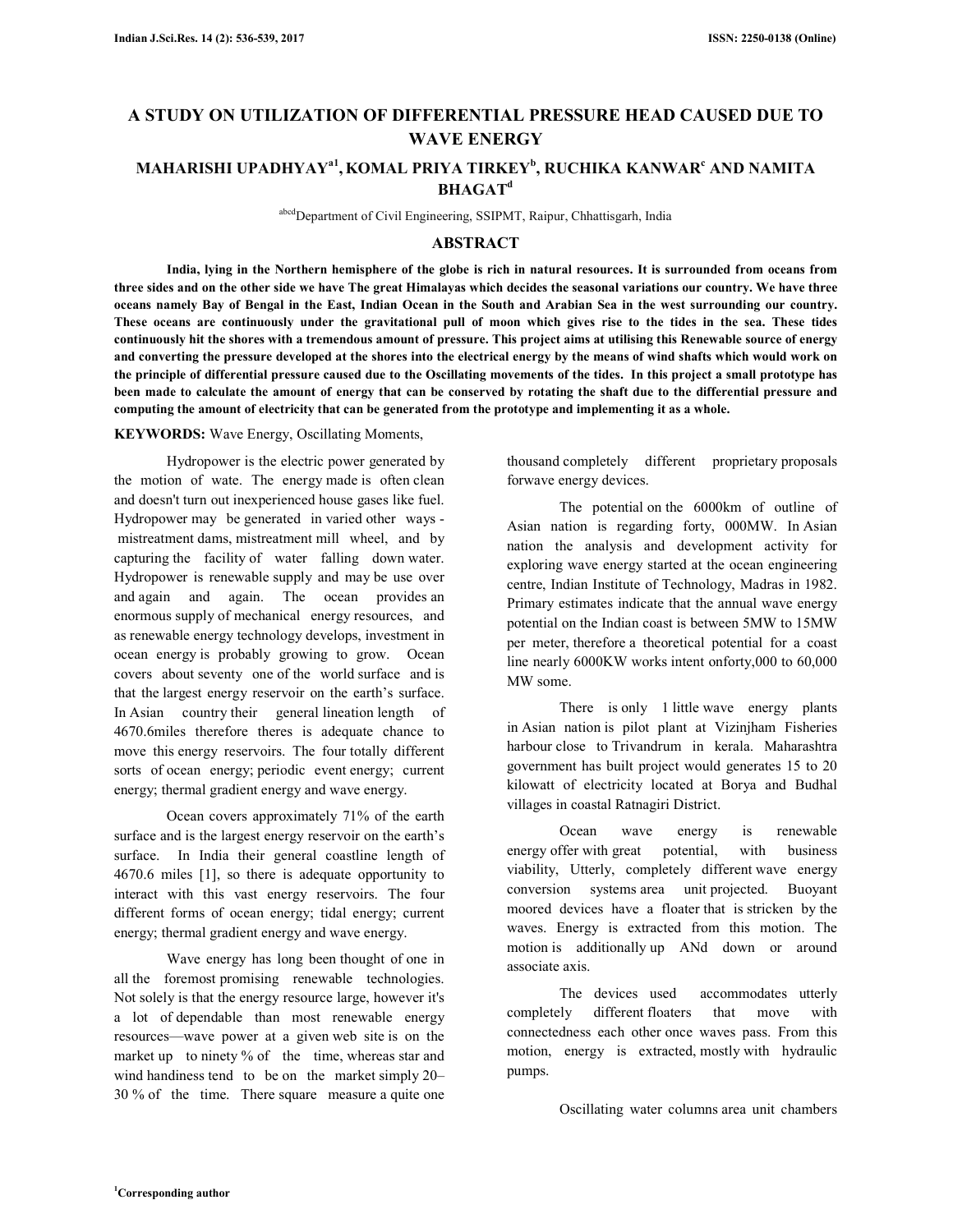where the water level rises and falls with the waves the air returning into and going out of this chamber drives a wells rotary engine connected to generator. Overtopping devices area unit water reservoirs that area unit stuffed by waves via some moderately wave concentration that increase the wave height.

# **METHODOLOGY**

 Oscillating water column wave energy conversion devices carries with it a part submerged chamber hospitable wave forces at the bottom. The wave forces cause the water column at intervals the chamber to rise and fall, driving the air in and out of the chamber generally through a wells or variable pitch kind air rotary engine. Associate electrical generator is then utilised to convert the periodic air flow established into electricity. Periodic water column kind wave energy conversion devices is situated nearshore as a hard and fast structure or offshore during a floating moored-structured configuration



#### **Figure 1**

 In this project we tend to square measure performing on mounted structure of OWC close to bounds of ocean subjected to continuous wave. The most a part of the system is that the water tight chamber that is opened at the ocean at the lowest. there's already air within the chamber that compresses and decompresses because the wave within the chamber moves. Attributable to the continual distinction in motion within the chamber a high speed air is generated that successively generates extremely controlled air. This controlled air flows to the rotary engine through the conic duct. Because the rotary engine generator moves within the same direction no matter the direction of air flow, the turbines keeps on turning incessantly because the wave level within the chamber rise and fall or else, results to supply electricity through rotary engine.



#### **Figure 2**

 In this prototype experiment we tend to square measure mistreatment 2 plastic bottles connected to every different through swish pipe. One plastic bottle acts as water tight chamber and in another plastic bottle we tend to produce waves through piston. This swish pipe acts as a gap between the water tight chamber and open ocean. The work of piston is to form speedily varied shear stresses and pressure fluctuation on water surface in plastic bottle. This fluctuation creates pressure variation on another plastic bottle. This controlled air flow to the rotary engine and rotate it. This rotation of rotary engine generates electricity that glow zero.7volt LED light-weight.

## **FUTURE SCOPE**

 The motivation for national programs for wave power (or to be a lot of precise ocean energy therefore as well as recurrent event power) could be a combination of want for domestic renewable power and hope of a brand new industrial sector making jobs further as exports. If The Indian Government is prepared to speculate and apply the advanced technologies to harness the energy from ocean waves, it'll become the primary as a result of seventieth of the Indian outline is roofed by ocean solely. Thus we will say that the approaching future is awaiting the renewable energy resources with the augmentation of wave energy. However to realize this talent full technology is required. The advantages to society offered by wave energy include:

1) Providing a brand new, environmentally friendly and simply assimilated grid connected choice for meeting load growth and legislated Renewable Portfolio normal necessities,

2) Avoiding the aesthetic issues that plague several infrastructures outcomes.

3) Reducing dependence on foreign energy provides, increasing national security and reducing the chance of future fuel value volatility,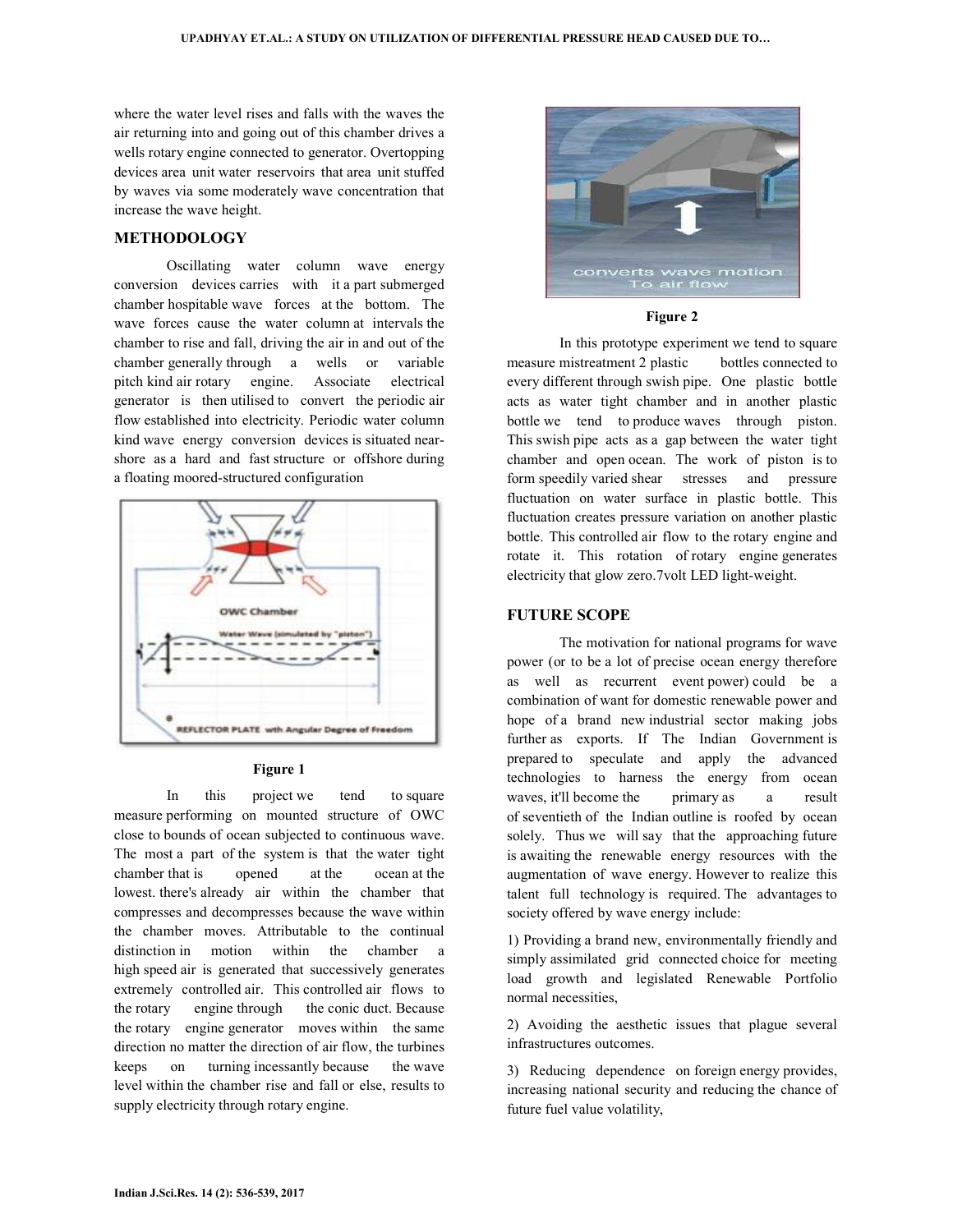4) Reducing emissions of greenhouse gases by displacing fossil fuel-based generation, and 5) stimulating native job creation and economic development; that square measure noticeably necessary for the nations like Republic of India.

#### **Environmental Impact**

 Oscillating water columns have no moving parts in the water and therefore pose little danger to sea life. Offshore OWCs may even support sea life by creating an artificial reef. The biggest concern is that OWCs cause too much noise pollution, and could damage the natural beauty of a seascape. Both these problems could be fixed by moving OWCs father of shore.

# **RESULTS**

#### **Test Results**

**Table 1** 

| Height of Shaft      | RPM of | <b>LED</b> Glow | Power |
|----------------------|--------|-----------------|-------|
| from the base $(cm)$ | Shaft  | (Secs)          |       |
| 25                   | 12     |                 | 7mW   |
| 28                   | 15     |                 | 9mW   |
| 30                   |        |                 | 9mW   |

## **CONCLUSION**

 Thus it can be concluded from the prototype that even a small amount of pressure difference electricity can be generated at a shore. With a opening cross sectional area of around  $50 \text{ cm}^2$  in a prototype around 9mW power can be generate , the total coastline length of India is and even 50% of coastline are is utilised then around watt of power can be generated.

## **FUTURE SCOPE**

 It is a well known fact that not much fossil fuels are available for future generation therefore for sustainable development we need to switch for the renewable sources of energy and tidal energy at the shores comply with the same and have not gain much importance yet instead of their huge potential. Thus, future of power generation would be shifted to this form of energy sooner or later.

 The motivation for national programs for wave power (or to be a lot of precise ocean energy therefore as well as recurrent event power) could be a combination of want for domestic renewable power and hope of a brand new industrial sector making jobs further as exports. If The Indian Government is prepared to speculate and apply the advanced technologies to harness the energy from ocean waves,

it'll become the primary as a result of seventieth of the Indian outline is roofed by ocean solely. Thus we will say that the approaching future is awaiting the renewable energy resources with the augmentation of wave energy. However to realize this talent full technology is required. The advantages to society offered by wave energy include:

1) Providing a brand new, environmentally friendly and simply assimilated grid connected choice for meeting load growth and legislated Renewable Portfolio normal necessities,

2) Avoiding the aesthetic issues that plague several infrastructures outcomes.

3) Reducing dependence on foreign energy provides, increasing national security and reducing the chance of future fuel value volatility,

4) Reducing emissions of greenhouse gases by displacing fossil fuel-based generation, and 5) stimulating native job creation and economic development; that square measure noticeably necessary for the nations like Republic of India.

# **REFERENCES**

- M. Molinas, O. Skjervheim, P. Andreasen, T. Undeland, J. Hals, T. Moan, B. Sorby, "Power electronics as grid interface for actively controlled wave energy converters", IEEE International Conference on Clean Electrical Power, May 2007, pp.188-195.
- S. Muthukumar, S. Kakumanu, S. Sriram, R. Desai, A.A.S. Babar, V. Jayashankar, "On minimizing the fluctuations in the power generated from a wave energy plant", Proceedings of IEEE International Conference on Electric Machines and Drives May 2005, pp.178-185. [14] D. Ravi Kiran, A. Palani, S. Muthukumar, V. Jayashankar, "Steady grid power from wave energy", IEEE Transactions On Energy Conversion Vol. 22, No. 2, June 2007, pp.539-540.
- D.L. O' Sullivan, A. W. Lewis, "Generator selection for offshore oscillating water column wave energy converters", European Power Electronics Conference 2008 , Sept 2008, pp. 1790-1797. [16] R.G.H. Arlitt, K. Tease, R. Starzmann, J. Lees, "Dynamic System Modeling of an Oscillating Water Column Wave Power Plant based on Characteristic Curves obtained by Computaional Fluid Dynamics to enhcance